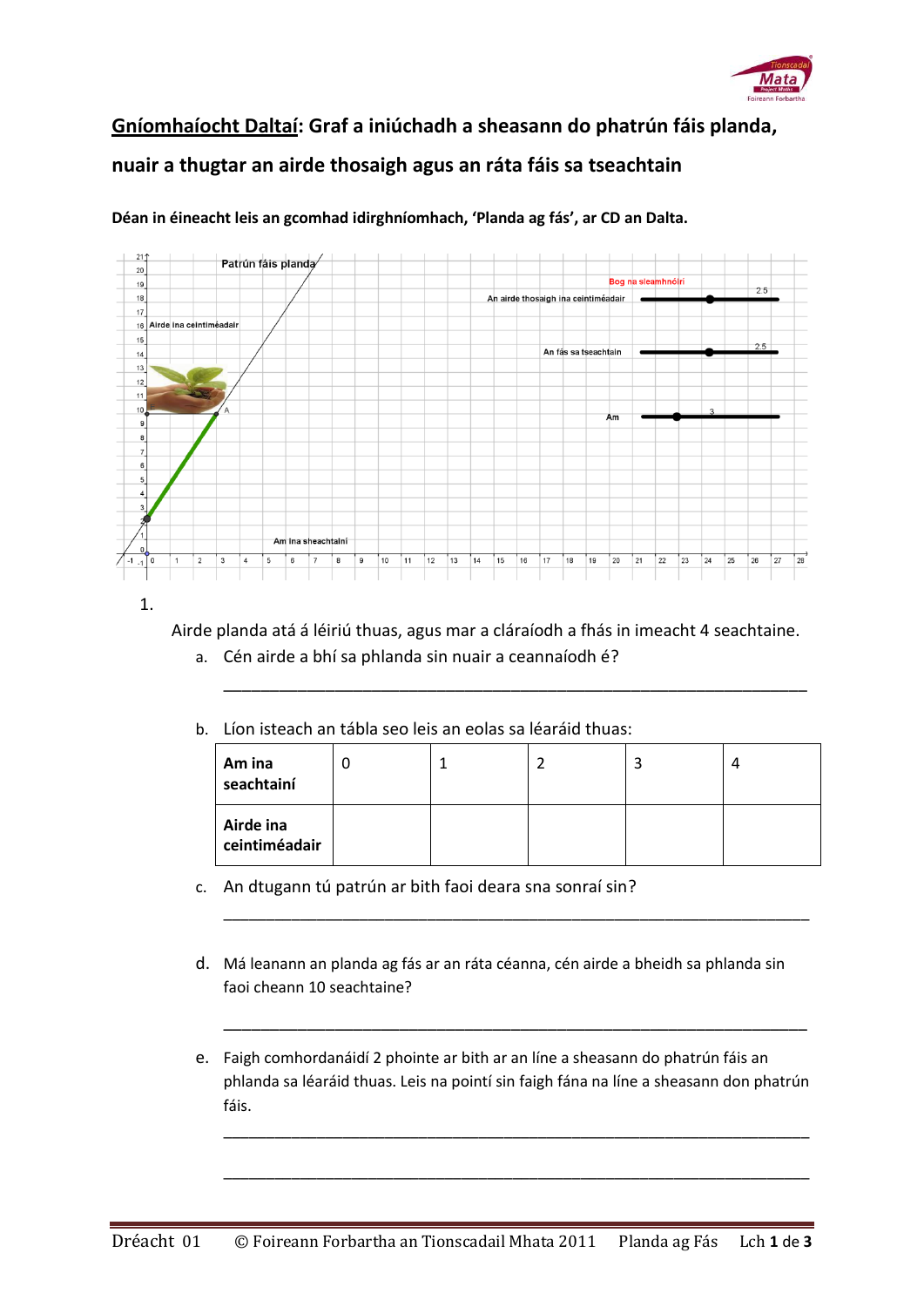

- f. Céard a thugann tú faoi deara faoin bhfána agus faoi ráta fáis an phlanda?
- g. Scríobh 2-3 abairt faoi phatrún fáis an phlanda, bunaithe ar do chuid freagraí ar na ceisteanna thuas.

\_\_\_\_\_\_\_\_\_\_\_\_\_\_\_\_\_\_\_\_\_\_\_\_\_\_\_\_\_\_\_\_\_\_\_\_\_\_\_\_\_\_\_\_\_\_\_\_\_\_\_\_\_\_\_\_\_\_\_\_\_\_\_

\_\_\_\_\_\_\_\_\_\_\_\_\_\_\_\_\_\_\_\_\_\_\_\_\_\_\_\_\_\_\_\_\_\_\_\_\_\_\_\_\_\_\_\_\_\_\_\_\_\_\_\_\_\_\_\_\_\_\_\_\_\_\_

\_\_\_\_\_\_\_\_\_\_\_\_\_\_\_\_\_\_\_\_\_\_\_\_\_\_\_\_\_\_\_\_\_\_\_\_\_\_\_\_\_\_\_\_\_\_\_\_\_\_\_\_\_\_\_\_\_\_\_\_\_\_

\_\_\_\_\_\_\_\_\_\_\_\_\_\_\_\_\_\_\_\_\_\_\_\_\_\_\_\_\_\_\_\_\_\_\_\_\_\_\_\_\_\_\_\_\_\_\_\_\_\_\_\_\_\_\_\_\_\_\_\_\_\_\_\_\_\_\_

h. Dá mba rud é gur planda 1 cm ar airde a ceannaíodh, ach é ag fás ar an ráta céanna leis an bplanda thuas, tarraing ar an ngraf thíos an líne a léireodh an scéal sin.